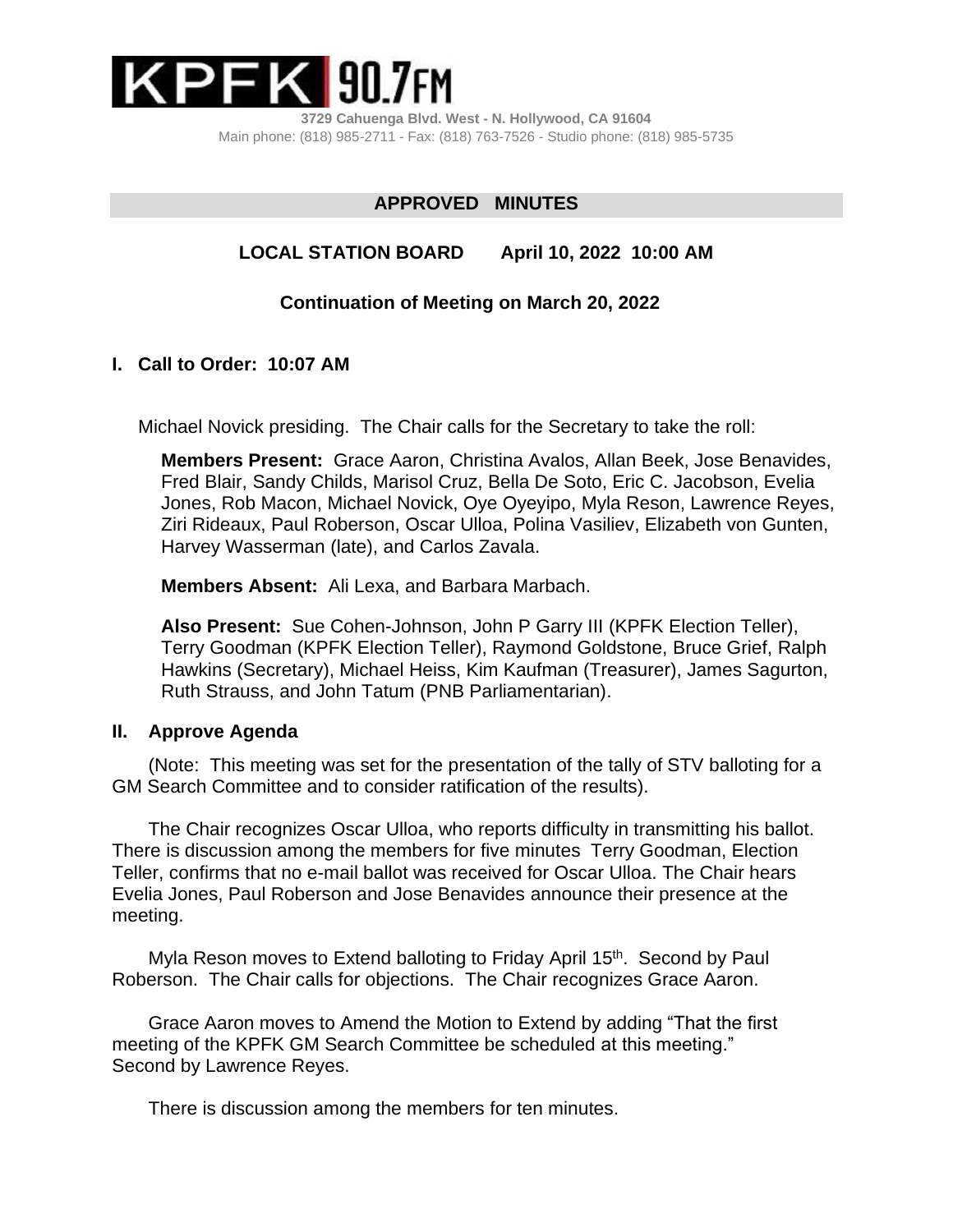

**3729 Cahuenga Blvd. West - N. Hollywood, CA 91604** Main phone: (818) 985-2711 - Fax: (818) 763-7526 - Studio phone: (818) 985-5735

 The Chair introduces a Substitute to the Motion to Amend that "A meeting to ratify the tally be set for Tuesday April 19, 2022 at 7:30 PM PST." be added to the Main Motion. Second by Lawrence Reyes.

There is discussion on the Substitute Motion for seventeen minutes.

 Lawrence Reyes calls the question on the Substitute Motion. The Chair calls for public comment and hears none. There are objections and the Chair calls for the roll. The Secretary records the vote:

 Grace Aaron (Yes), Christina Avalos (Yes), Allan Beek (off-line), Jose Benavides (Yes), Fred Blair (No), Sandy Childs (No), Marisol Cruz (off-line), Bella De Soto (Yes), Eric C. Jacobson (No), Evelia Jones (No), Rob Macon (Abstain), Oye Oyeyipo (Yes), Myla Reson (No), Lawrence Reyes (Yes), Ziri Rideaux (Yes), Paul Roberson (Yes), Oscar Ulloa (Yes), Polina Vasiliev (Yes), Elizabeth von Gunten (No), Harvey Wasserman (No), Carlos Zavala (No), and Michael Novick (Yes).

 The tally is 11 yea, 8 nay, and one abstention. The Substitute Motion to Amend is passed.

 The Chair notes that the Main Motion as Amended is on the floor. Discussion among the members continues for eight minutes.

 Beth von Gunten moves to further Amend the Main Motion to add that "The LSB shall receive and ratify the election results at the next regularly scheduled LSB meeting on April 24, 2002." Second by Myla Reson. The Chair calls for objections Grace Aaron objects. Myla Reson calls the question. The Chair calls for the roll on ending debate. The Secretary records the vote:

 Grace Aaron (No), Christina Avalos (Yes), Allan Beek (Yes), Jose Benavides (Yes), Fred Blair (Abstain), Sandy Childs (Abstain), Marisol Cruz (Abstain), Bella De Soto (Yes), Eric C. Jacobson (Abstain), Evelia Jones (Yes), Rob Macon (Abstain), Oye Oyeyipo (No), Myla Reson (Yes), Lawrence Reyes (Yes), Ziri Rideaux (No), Paul Roberson (Yes), Oscar Ulloa (Yes), Polina Vasiliev (Abstain), Elizabeth von Gunten (Abstain), Harvey Wasserman (off-line), Carlos Zavala (Yes), and Michael Novick (Yes).

The tally is 11 yea, 3 nay, and 7 abstentions. The motion to end debate is affirmed.